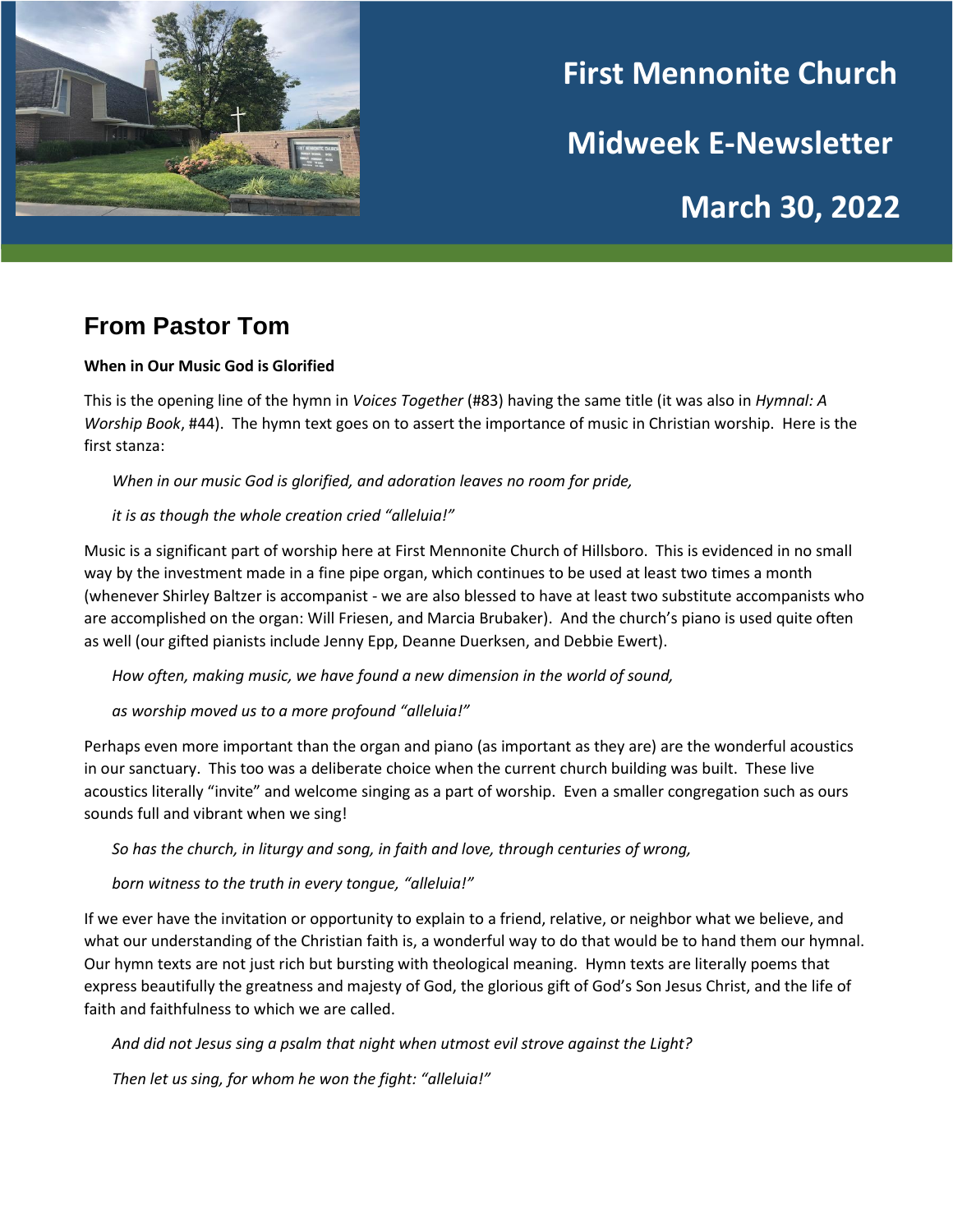We are so fortunate and blessed to have the Tabor College Choir coming to present a musical program this upcoming Sunday morning, directed by Dr. Greg Zielke and accompanied by Jenny Epp! Their beautiful music and texts are sure to reverberate gloriously throughout our sanctuary, to bring glory to God, and to "move us all to a more profound 'alleluia.'"

*Let every instrument be tuned for praise! Let all rejoice who have a voice to raise! And may God give us faith to sing always "alleluia!"*

Bring a friend, invite a neighbor, and we'll see you all this Sunday!

## **Among Our Friends and In Our Prayers**

- Ruth Ann Penner was discharged from Hillsboro Hospital and returned home this past Monday. She is doing much better, particularly in regard to the pain she was having in her knee.
- Julie Anderson had her periodic scans yesterday in Kansas City, and received the welcome news that her cancer continues to be "stable" (thanks be to God!). Which means in part that she can continue to receive her current chemo treatment. She goes back to KC tomorrow to receive the next treatment; Lloyd will be taking her.
- Glenn Goertz continues to receive rehabilitation at The Center at Waterfront in Wichita. He enjoyed a weekend visit with son John and a couple of his grandkids, and daughter Dyan comes to visit virtually every day after work. Cards may be sent to him % Dyan Thornton at 2948 N. Penstemon, Wichita, KS 67226.

# **Upcoming Events**

- **Invite your friends this Sunday** when Tabor College concert choir, chamber voices and instrumental music will complete their spring tour here at FMC at our 10:30 worship service with music on the theme of **"Faith, Hope and Love**…and the greatest of these is love." (I Cor. 13:13)
- **54th Kansas Mennonite Relief Sale April 8 & 9** at Kansas state Fairgrounds, Hutchinson *- "May the God of Hope fill you with all Joy and peace…" Romans 15:13a* Offering hope by joyfully giving. Prepare donations for the General, Kids', Quilt or Silent auctions, bake goods, Kansas Crafts; Participate by volunteering- hundreds of volunteers needed (visit sale website) & Plan to attend!

#### **Everence® April webinar: Social Security and retirement income**

Everence® will hold an informative Social Security and retirement income webinar on Tuesday, April 12, starting at 6:30 p.m. Specifics will include, Social Security strategies, including when to begin taking benefits, risks that can impact your retirement savings plus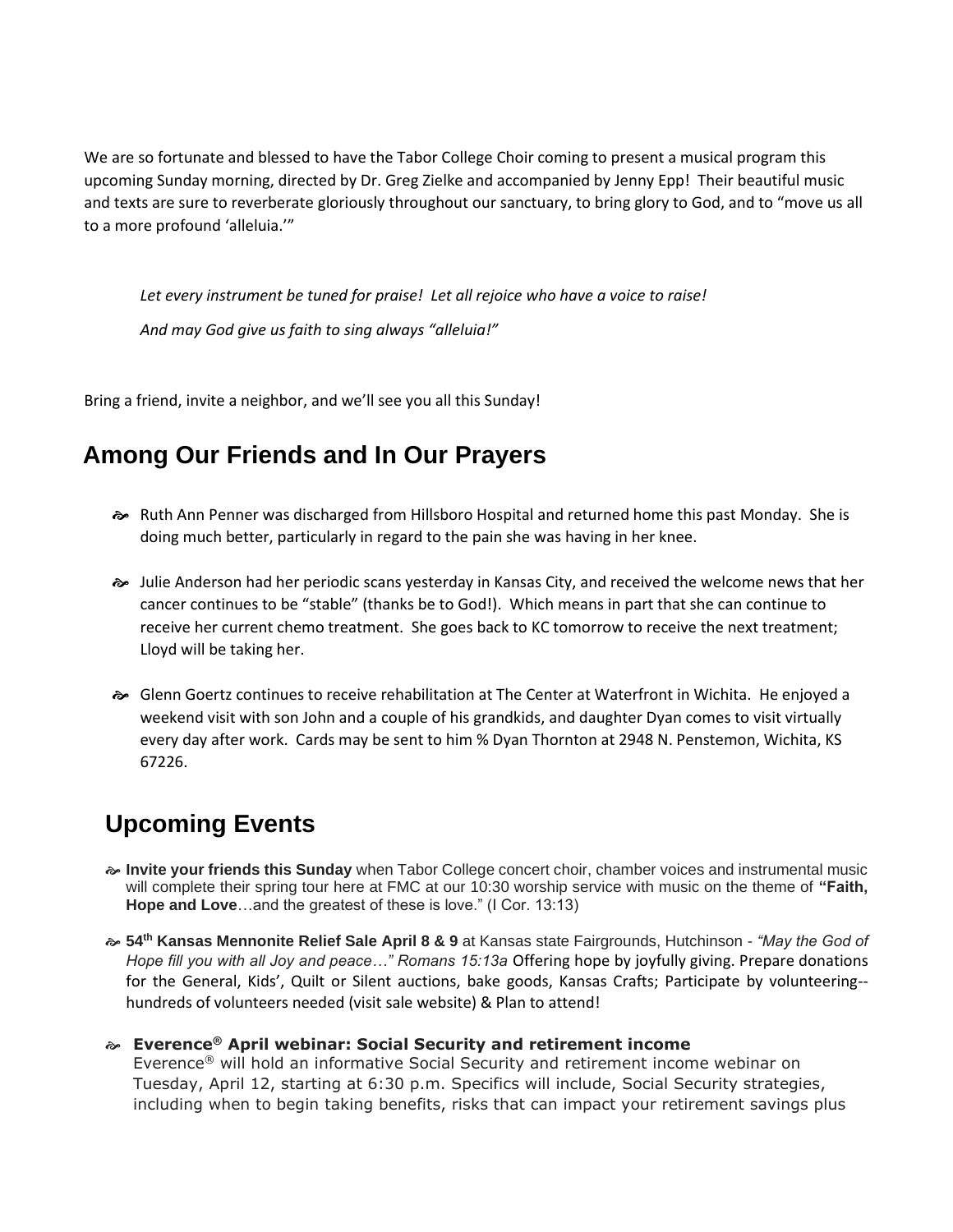strategies to help your income last throughout retirement. There will also be plenty of time for questions.

Information will be presented by staff from the Everence offices in Central Kansas. To register contact Everence at 316-283-3800, 877-467-7294 or [central.kansas@everence.com.](mailto:central.kansas@everence.com)

#### **Tabor College:**

**Friday, April 1** - \***The Triumphant Quartet"** - 7:00 pm. An evening of worship and gospel music! Call or go online to purchase tickets which range from \$15-30.

**Friday, April 22 – Switchgrass String Quartet** – From Mozart to Modern, 7:00 pm

#### **Bethel college:**

**Sun., April 3 – Sunday-Afternoon-at-the-Museum program, John M. Janzen, "Drums or Organ: Contesting Musical Styles in African Christianity," 3 p.m.**, *Kauffman Museum auditorium*. This program is associated with the current special exhibit marking 125 years of Kauffman Museum, and Janzen will be talking about items included in the exhibit. *Due to the impracticality of social distancing, face coverings will be required indoors regardless of vaccination status.*

**Sun., April 3 – Senior recital by Bethel College student Emma Beachy, piano, 4 p.m.**, Administration Building chapel.

**Tues., April 5 –Jazz Combo and Jazz Ensemble, featuring guest artist Aaron Linscheid, trumpet, 7 p.m.**, Krehbiel Auditorium in Luyken Fine Arts Center.

**Thurs., April 7 – Closing reception for Susan and David Harmon and "Painterly Aesthetics: An Expressive Duet," 6-8 p.m.**, Regier Gallery in Luyken Fine Arts Center at Bethel College.

**Sun., April 10 –Women's Chorus concert, 4 p.m.**, Administration Building chapel (may be different from some previously printed calendars)

**Mon., April 11 – Bethel College presents** *Suffering Church***, an original play by Karen Robu, D.Min.**, director of theater at Bethel and associate minister at Plymouth Congregational Church, Wichita, **7 p.m.**, *Krehbiel Auditorium in Luyken Fine Arts Center.* **The play contains mature subject matter and is not intended for young audiences.** This performance is supported by the Greer Endowment at Bethel College.

**Weds., April 13 – Bethel College faculty jazz recital: Joel Boettger, saxophone, 7 p.m.**, with William Flynn, guitar, Steve Hatfield, drums, and Chris Shaw, upright bass; *Administration Building chapel*

## **Other Announcements**

**Sign up for preparing the final Wednesday night meal of the season on the white board in the hall.** 

 **Summer Camp and Retreat information** is up on the bulletin board in the hall for both Camp Mennoscah and Rocky Mountain Mennonite Camp.